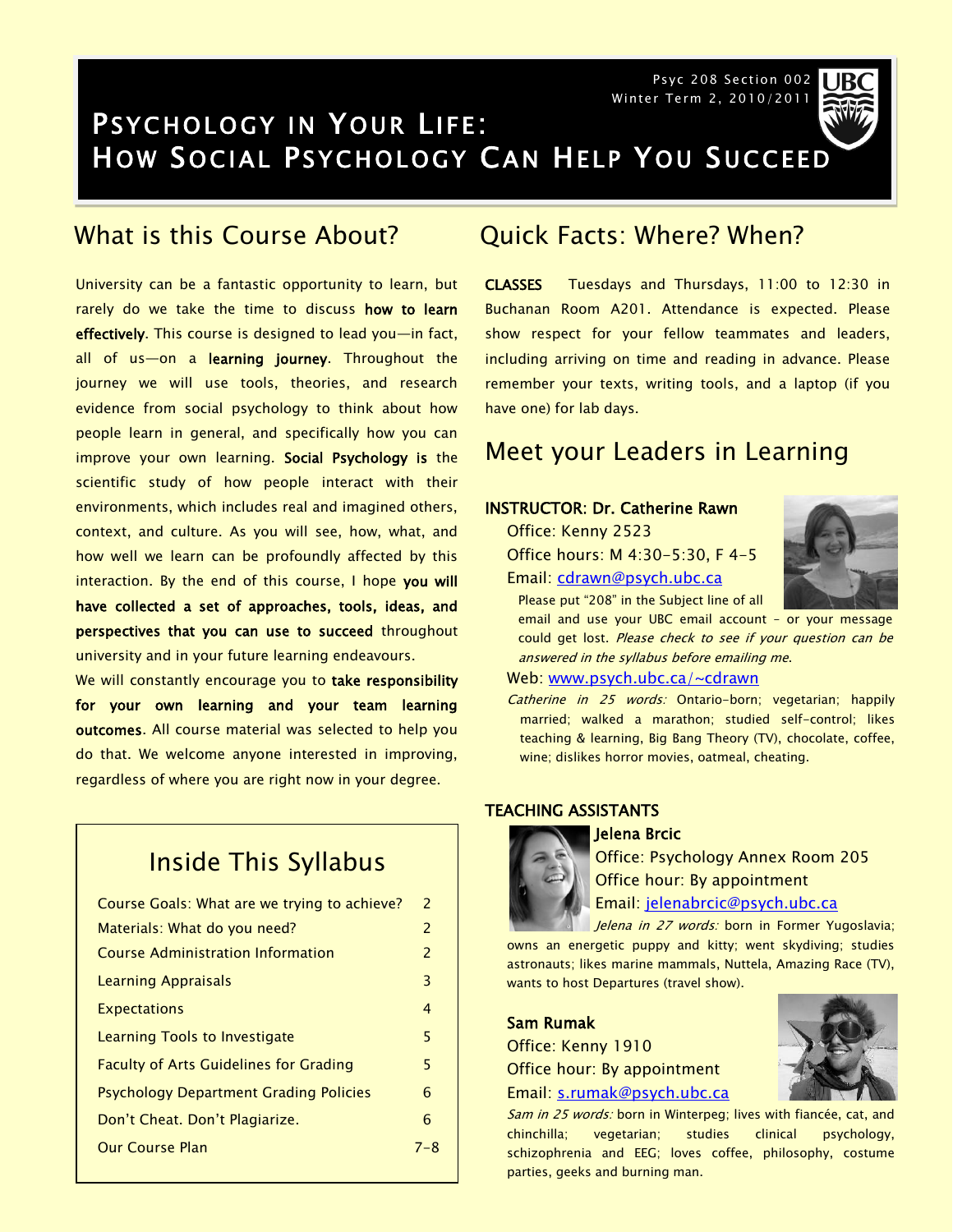## Course Goals: What are We Trying to Achieve?

Course goals provide a structure that guides the content, learning activities (both in class and out), and learning appraisal strategies (more on that later). I carefully designed this course with specific goals in mind. By the end of this course, you should be able to…

- 1. Discuss, compare and contrast, and relate to your life experiences a variety of major theories from social psychology (e.g., group dynamics, self processes including self-control, motivation).
- 2. Apply research and theory from social psychology to enhance your learning experience and personal growth.
- 3. Analyze how social psychological theories that have been applied to a sport context can be reapplied to a learning context.
- 4. Locate, evaluate, and synthesize research from social psychology or a related discipline to inform a challenge you and your teammates face while learning.
- 5. Collaborate effectively with teammates to produce high quality, creative deliverables that meet deadlines.
- 6. Choose to participate in your learning process by being mentally and physically present in classrelated and team activities.
- 7. Appraise your own and others' team contributions and deliverables in a balanced, growth-directed way.
- 8. Prepare you to be a life-long learner.
- 9. Enjoy the course.

## Materials: What Do You Need?

REQUIRED TEXTS When designing this rather unorthodox course, I worked with two publishing companies to create a custom set of materials that aligned with course content and was as budget-friendly as possible for you. There are two custom texts for this course, both titled with the course title. I will refer to them as McGraw and Pearson, reflecting their publisher.

- 1. From McGraw-Hill Custom Publishing comes excerpts from Applied Sport Psychology: Personal Growth to Peak Performance, 6th Edition, by Jean M. Williams (2009).
- 2. From Pearson Custom Publishing come excerpts from two thorough texts plus two popular press but research-based books. See Vista for the full source list in APA style.
- 3. A few additional readings can be found on the Vista course website.
- Copies of both texts will be available soon on Course Reserve at Koerner library for 2hour loans.
- The McGraw-Hill text is available as an ebook at a reduced price. Visit [www.mcgrawhillcreate.com/shop](http://www.mcgrawhillcreate.com/shop) and search for "Rawn" to purchase with a credit card.

VISTA COURSE WEBSITE PowerPoint slides after each lesson, some readings, important announcements, assignments, your team collaboration wiki, and discussion forums for communicating with your group can be found on WebCT Vista. You are responsible for checking this site frequently. To access it, go to [www.vista.ubc.ca](http://www.vista.ubc.ca/) and log in using your CWL.

TEAM LEARNING GUIDES Posted on our Vista site are links to two important documents: (1) a wiki filled with resources for learning effectively in teams; (2) a detailed guide describing team project requirements.

### Don't try it, don't do it. The consequences are more Course Administration Information Norwich: Norwich School (1986)

OTHER SECTIONS OF 208 This is a special topics course that I have designed to give you a unique learning experience, but it might  $\vert$ and the future controls of the future. The future in the future of the future of the future of the future of t<br>In the what you are looking for right now. It's not required (though it can serve as an elective, and a Credit/  $\frac{1}{2}$  about the long-term input that outcome in  $\frac{1}{2}$ life. prefer; see: http://www.students.ubc.ca/coursesreg/registering-courses/credit-d-fail/), and every section is completely different. If you'd like to take a different section of this course, I encourage you to make the best choice for you.

**WITHDRAWAL** Withdraw by January 17 without a W standing on your transcript, or by February 11 with a W standing. If you are I considering dropping this course after January 17, come see me to discuss your options as this choice will affect not just you but your entire team.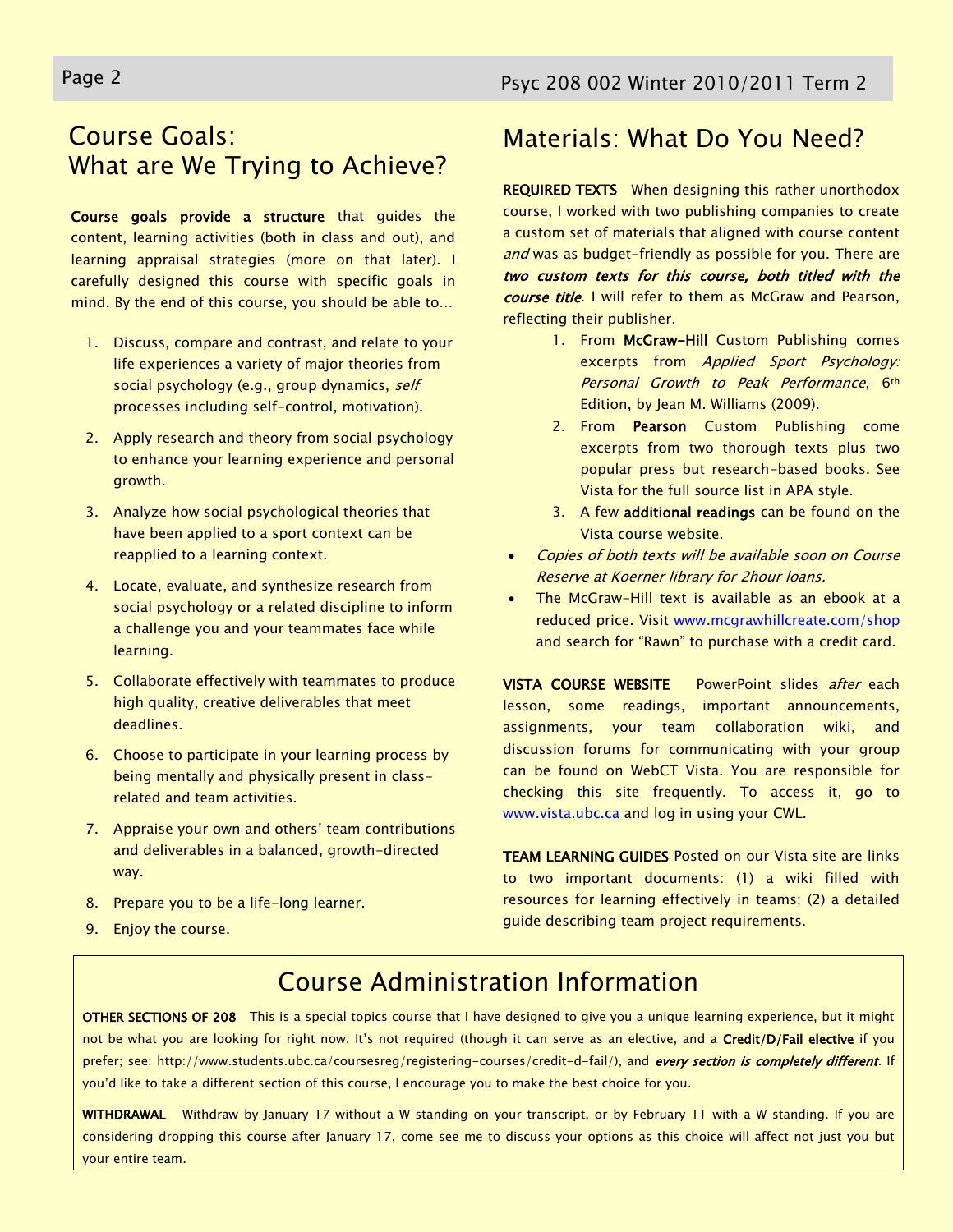

# Learning Appraisals: How Will We Know If We Have Met Our Goals?

| <b>Learning Appraisal Activity</b>   | <b>Points to Earn</b> | <b>Dates</b>                                    |
|--------------------------------------|-----------------------|-------------------------------------------------|
| Participation                        | 3%                    | (continuous)                                    |
| Exams                                | 57%                   |                                                 |
| Midterm (24%)                        |                       | <b>Thursday February 24</b>                     |
| <b>Cumulative Final (33%)</b>        |                       | Date set by registrar (Exam period April 11-28) |
| <b>Team Project</b>                  | 40%                   | (dates throughout term; see our course plan)    |
| Team performance (30%)               |                       |                                                 |
| Individual performance as a          |                       |                                                 |
| teammate (10%)                       |                       |                                                 |
| <b>Points Available to Earn</b>      | 100%                  |                                                 |
| <b>Bonus Psychology Subject Pool</b> | 3%                    | Final deadline: Thursday April 7 (but feel free |
| Participation (up to 3 hours)        |                       | to start now!)                                  |
|                                      |                       |                                                 |

**PARTICIPATION (3%)** Taking responsibility for your learning involves actively participating throughout this course. Your class contribution will be graded based on a combination of participation indicators, including performance on Team Based Learning style quizzes, completing informal in class work and minor homework assignments, and participating in your team. These specific indicators of participation will contribute up to 3% to your grade, and will likely positively influence your success in learning.

MIDTERM (24%) AND FINAL (33%) These tests will challenge you to think deeply about course material. You are responsible for all assigned readings and class material. Tests will consist of a mix of multiple-choice, true/false, fill-in-the-blanks, and written answer questions. The final exam is cumulative. Research shows greater long term retention with multiple testing—not just studying—opportunities (Roediger & Karpicke, 2006). Because this material is important for success in your future, a cumulative final is most appropriate. More details will be provided closer to the exam dates. If you miss the midterm, your final exam will be worth 57% of your course grade.

**TEAM PROJECT (40%)** This assignment will help you apply skills and knowledge from this course to prevent and deal with problems you and others encounter as you engage in group-based projects in the future (both in

school and beyond). It involves working with your team on three components: (1) identifying a significant learning challenge facing your team members, (2) creating an annotated bibliography to document what you learn about that challenge and how best to deal with it, and (3) help others by communicating what you learned about that challenge in a creative way.

To help you complete these projects, detailed instructions will be provided, as well as class time (in the form of three labs: January 25, February 10, March 3). Labs are mandatory. Missing a lab without a valid excuse including documentation will result in a 20% deduction in your team project grade (i.e., 8% of your course grade). The reason for this is that you are a team member. Abandoning your other teammates is inappropriate behaviour.

SUBJECT POOL BONUS POINTS (3%) One way to learn more about psychology is to participate in ongoing research projects. You may earn up to 3 percentage points toward your course grade by participating in studies that are posted on [https://hsp.psych.ubc.ca/.](https://hsp.psych.ubc.ca/) As an alternative to this participation, you may complete the library-based assignment. Further details can be found in the "Information for Participants" document available for download from the website listed above. These points will be added to your final course grade, after any scaling that may have been applied.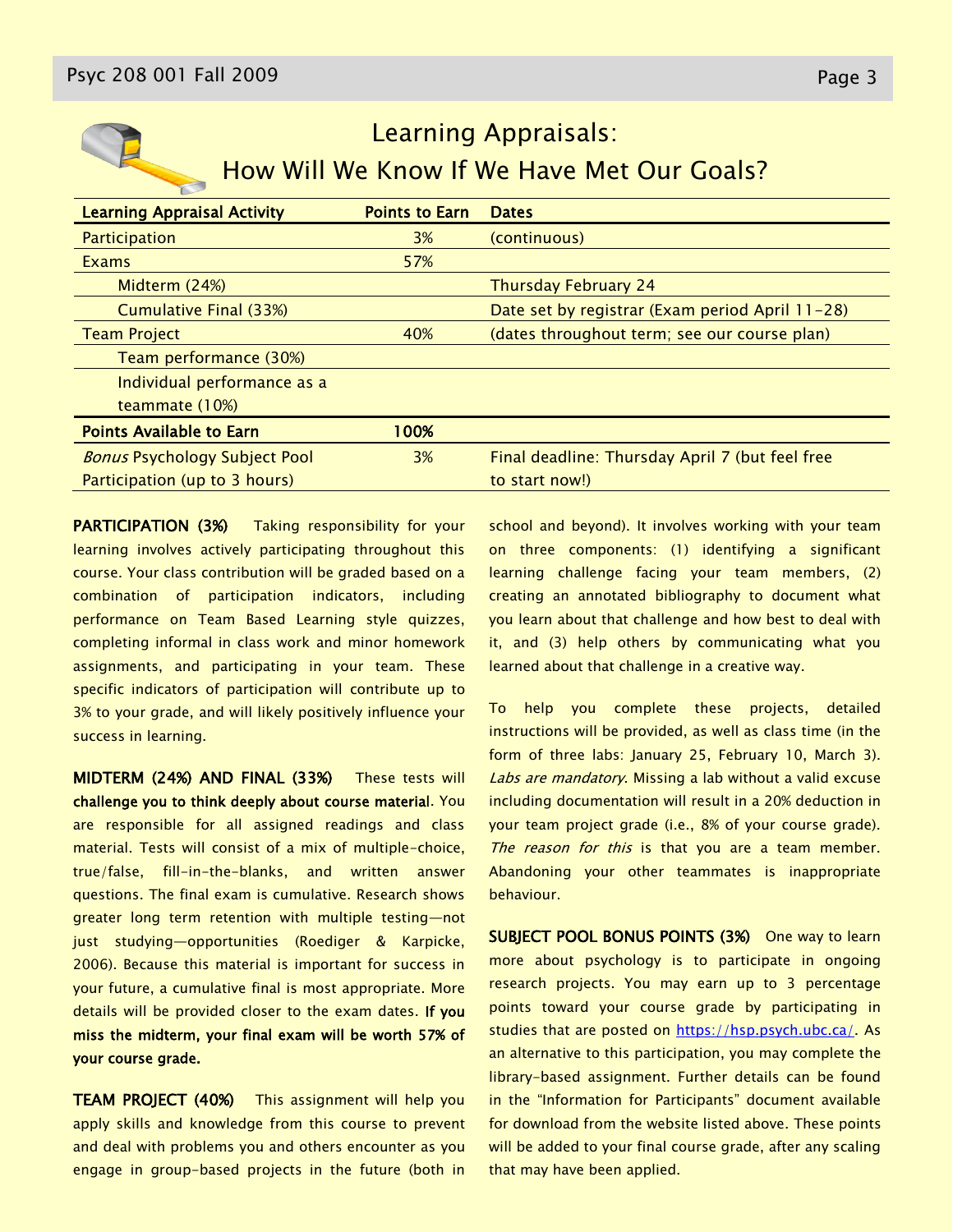## What We Expect from You

**PARTICIPATION** This course is designed to be experiential, involving small team based discussions, large full-class discussions, in-class activities and writing, and regular feedback. Although some class time will be devoted to a traditional lecture format, the success of the class depends upon your active participation.

ATTENDANCE Please come to every class, prepared to participate. If you miss class you are responsible for obtaining missed notes and important announcements. Due to the size of the class, you will not be able to regain participation points for activities in missed classes. Labs are required.

**RESPECTFUL CONDUCT** You are expected to treat your teammates, all your classmates, your instructor, your TAs, and yourself with respect at all times, both in and out of the classroom, face-to-face and in writing (e.g., on email). This includes arriving to class on time and, especially if you are late, minimizing causing distractions for other students.

**ETHICAL CONDUCT** You are responsible for your own learning. Cheating of any kind will not be tolerated. See the section on academic dishonesty for more information about plagiarism and exams.

PUNCTUAL ASSIGNMENTS Late assignments will be accepted, but 10% per day will be deducted. No assignments will be accepted after 7 days. Plan ahead to avoid penalties.

PRESENCE AT EXAMS If you must miss the midterm exam for any reason, your final exam will be worth the points of both exams (i.e., 57%). No make-up midterms will be given. If you absolutely must miss the final exam due to an extenuating circumstance like severe illness, you or your caregiver must apply for Academic Concession by contacting your Faculty's Advising Office (e.g., Arts Advising through the Centre for Arts Student Services).

FEEDBACK You will be consulted regularly for feedback about your learning, what elements of the course are working well for you, and what could be improved. We invite you to share your thoughts and suggestions with us, particularly about things we are able to change, and be open to working together to make this course a positive experience for all of us.



Let's work together to make this course a positive experience for all of us.

## What You can Expect from Us

AVAILABLE We are here to help you and your 179 classmates choose to succeed. Visiting us during an office hour is typically more effective than email for clearing up questions. We hope you will join us to discuss the course material, course process, teamwork, and how the material applies to your life.

ONLINE SLIDES PowerPoint slides and handouts will be available after class on our WebCT Vista site, under the "Learning Modules" tab.

**PARTICIPATION** We will make every effort to keep you interested in class by mixing things up and getting you involved in learning activities designed to help you learn. We will ask you to do only those activities that we believe will help you learn. To help document active learning, we will take some *photographs* throughout the term. Please see your instructor within the first two weeks if you have serious concerns about this.

FEEDBACK We will endeavour to provide you with feedback on learning appraisals (e.g., written work, exams) as promptly and as detailed as possible, given the size of our class.

RESPECTFUL & ETHICAL CONDUCT At all times, we aim treat each of you with respect, and to make all course decisions with the highest standard of ethics in mind. If you feel you are being treated unfairly or disrespected by us or a classmate, we invite you to talk to us so we can sort out the issue together. To be clear: such a discussion would not impact your grade.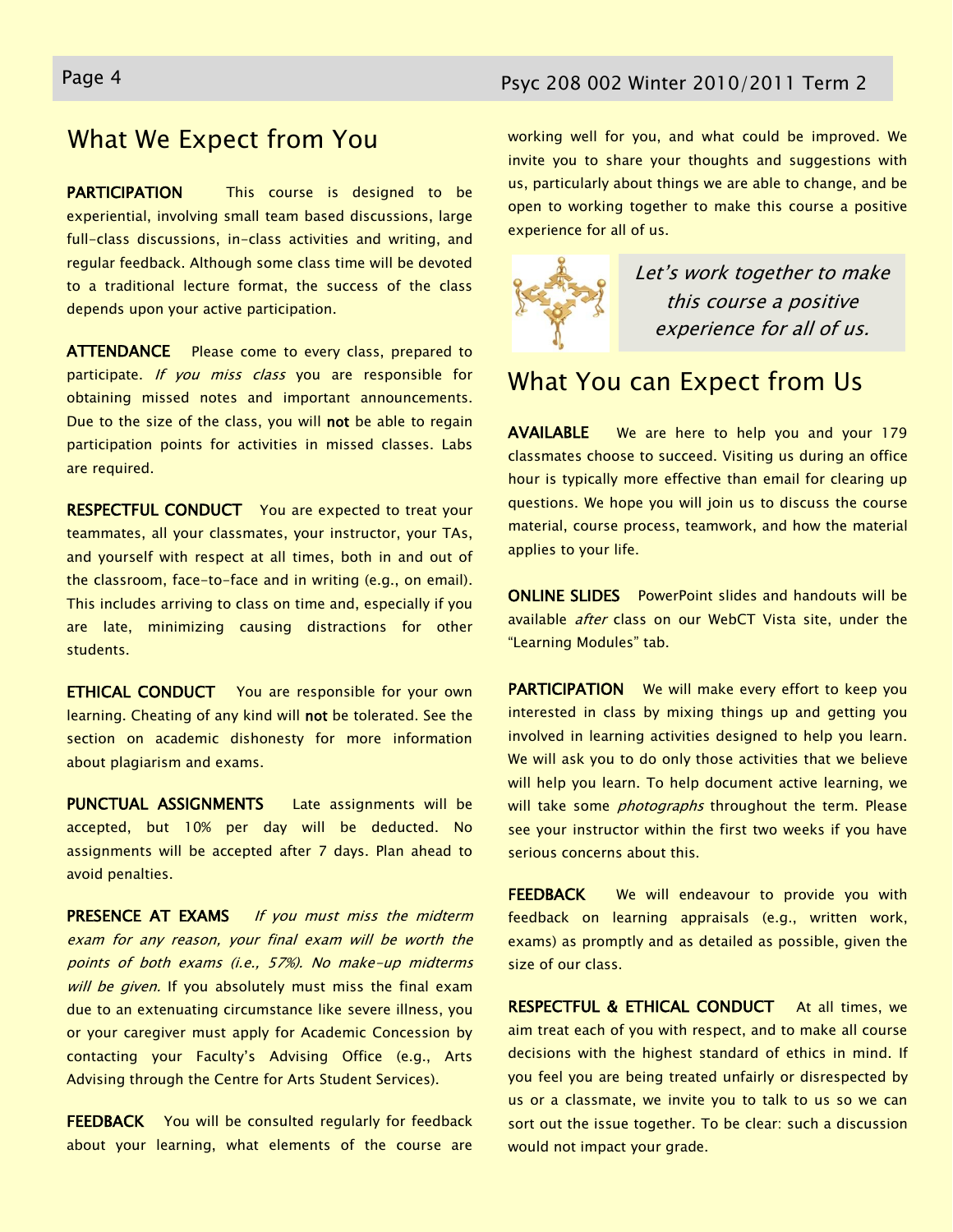### Learning Tools to Investigate!

We encourage you to take responsibility for your learning and check out what these resources might have to offer you.

Further information about academic regulations, course withdrawal dates and credits can be found in the [University Calendar.](http://students.ubc.ca/calendar/academicyear.cfm)

TIME MANAGEMENT Tools for managing all your courses: [http://www.arc.sbc.edu/timeschedule.html,](http://www.arc.sbc.edu/timeschedule.html) [http://learningcommons.ubc.ca/get-started/study](http://learningcommons.ubc.ca/get-started/study-toolkits/time-management-toolkit/)[toolkits/time-management-toolkit/,](http://learningcommons.ubc.ca/get-started/study-toolkits/time-management-toolkit/) and for planning writing assignments: [http://assignmentcalculator.library.ubc.ca.](http://assignmentcalculator.library.ubc.ca/)

LEARNING COMMONS is UBC's online hub for study and research support. This interactive website provides you with a wealth of academic resources, from tutoring and workshops to study groups and online tech tools. It also offers plenty of information on a variety of academic topics, and links to nearly all of the academic resources offered at UBC. Make the Learning Commons your first stop for all things academic! [http://learningcommons.ubc.ca](http://learningcommons.ubc.ca/)

WRITING SKILLS The UBC Writing Centre [\(www.writingcentre.ubc.ca\)](http://www.writingcentre.ubc.ca/) also has tutoring services, including an [Online Writer's Workshop](http://www.writingcentre.ubc.ca/workshop/index.html). The Writing Centre has also paired up with the Library to offer [Student to Scholar](http://www.library.ubc.ca/hss/instruction/sts/Whole_page.htm) online guide to preventing unintentional plagiarism and organizing your writing activities. Also, Purdue University offers an amazing collection of information about writing, including using APA style, at their Online Writing Lab (OWL), available at [http://owl.english.purdue.edu/owl.](http://owl.english.purdue.edu/owl/)

PHYSICAL OR LEARNING DISABILITIES UBC is committed to equal opportunity in education for all students, including those with documented physical disabilities or learning disabilities. If you have a disability that affects your learning in the classroom or your performance on tests or exams, please contact Access & Diversity in Brock Hall 1203, 1874 East Mall, Phone: 604.822.5844, Web: [www.students.ubc.ca/access.](http://www.students.ubc.ca/access)

## Faculty of Arts Guidelines for Grading Criteria

You are earning a degree at a highly reputable postsecondary institution. Therefore, criteria for success are high. The Faculty of Arts offers the following guidelines that broadly characterize the kind of work that is generally associated with the main grade ranges. These characteristics help to put the Psychology Department Grading Policies into context. Note that adequate performance is in the C range, which is the typical class average.

A RANGE: *Exceptional Performance*. Strong evidence of original thinking; good organization in written work; capacity to analyze (i.e., break ideas down) and to synthesize (i.e., bring different ideas together in a coherent way); superior grasp of subject matter with sound critical evaluations; evidence of extensive knowledge base.

B RANGE: *Competent Performance*. Evidence of grasp of subject matter; some evidence of critical capacity and analytic ability; reasonable understanding of relevant issues; evidence of familiarity with the literature.

D-C RANGE: Adequate Performance. Understanding of the subject matter; ability to develop solutions to simple problems in the material; acceptable but uninspired work; not seriously faulty but lacking style and vigour.

F RANGE: *Inadequate Performance*. Little or no evidence of understanding of the subject matter; weakness in critical and analytical skills; limited or irrelevant use of the literature.

Consider these characteristics when making choices about the quality of work you submit in all learning appraisals, in this and any other course.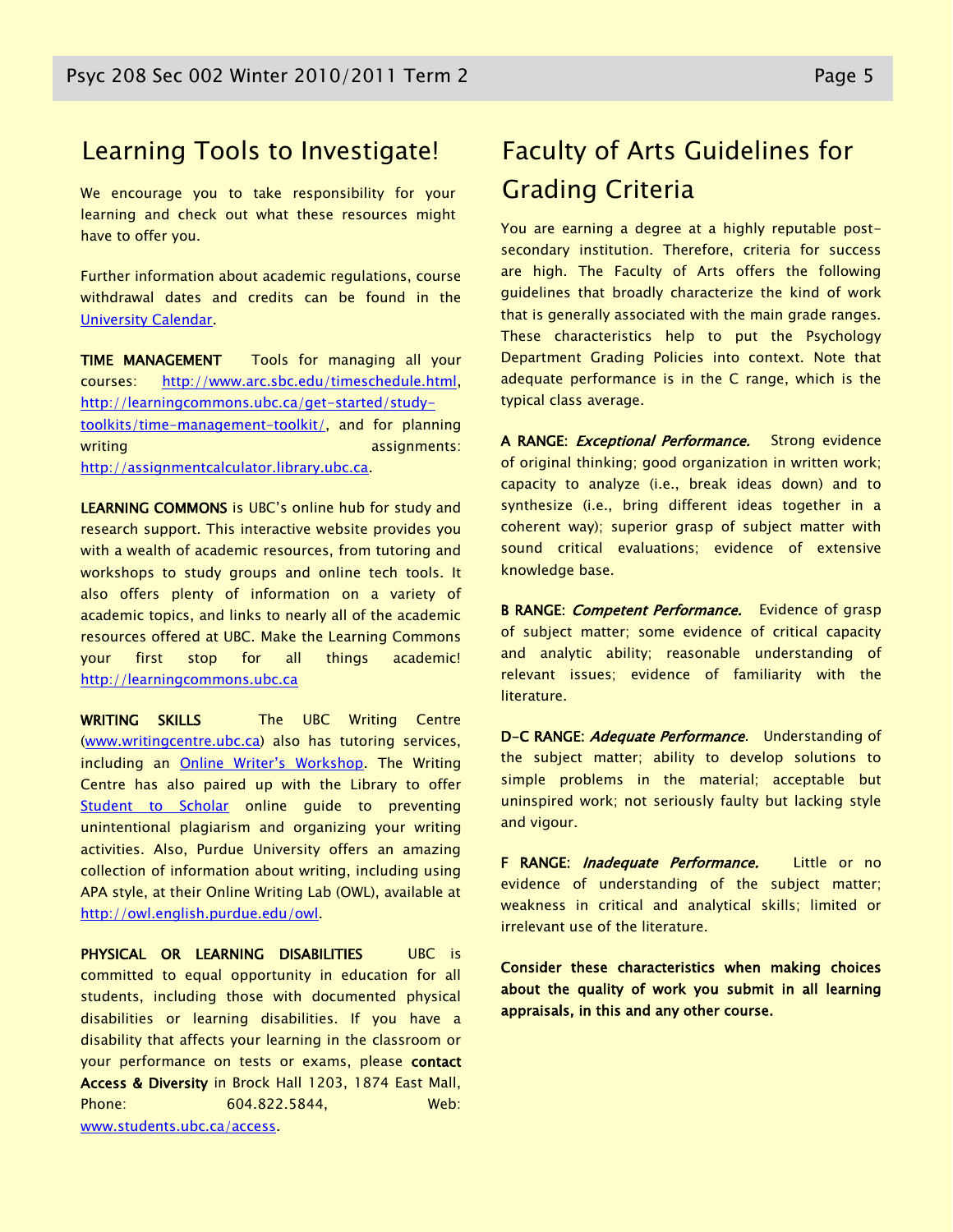## Psychology Department Grading Policies

To meet department policy, the typical student (and group) demonstrating adequate performance on learning appraisals will earn around 63-67% in this course.

### Read on for details.

In order to reduce grade inflation and maintain equity across multiple course sections, all psychology courses are required to comply with departmental norms regarding grade distributions. According to departmental norms, the mean grade in 100- and 200-level classes is 67 for a good class, 65 for an average class, and 63 for a weak class (with a standard deviation of 14). The corresponding figures for 300- and 400 level classes are 70, 68, and 66, with a standard deviation of 13. Scaling may be used in order to comply with these norms; grades may be scaled up or down as necessary by the professor or department. Grades are not official until they appear on a student's academic record.

You will receive both a percent and a letter grade for this course. At UBC, they convert according to the key below:

| $A+$         | $90 - 100%$ | $C+$ | $64 - 67%$ |
|--------------|-------------|------|------------|
| A            | $85 - 89%$  | C    | $60 - 63%$ |
| $A -$        | $80 - 84%$  | $C-$ | $55 - 59%$ |
| $B +$        | $76 - 79%$  | D    | $50 - 54%$ |
| <sub>R</sub> | $72 - 75%$  | F    | $0 - 49%$  |
| $B -$        | 68-71%      |      |            |

## Don't Cheat. Don't Plagiarize. It's Not Worth It. Read On.

Don't try it, don't do it. The consequences are more severe than you may think: you will fail the course, you may be expelled from University, and unable to attend any other post-secondary institution in the future. Think about the long-term implications of that outcome in your life.

#### Psychology Department's Position on Academic Misconduct

Cheating, plagiarism, and other forms of academic misconduct are very serious concerns of the University, and the Department of Psychology has taken steps to alleviate them. In the first place, the Department has implemented software that, can reliably detect cheating on multiple-choice exams by analyzing the patterns of students' responses.

In addition, the Department subscribes to  $Turnltln - a$  service designed to detect and deter plagiarism. All materials (term papers, lab reports, etc.) that students submit for grading will be scanned and compared to over 5 billion pages of content located on the Internet or in TurnItIn's own proprietary databases. The results of these comparisons are compiled into customized "Originality Reports" containing several, sensitive measures of plagiarism; instructors receive copies of these reports for every student in their class.

In all cases of suspected academic misconduct, the parties involved will be pursued to the fullest extent dictated by the guidelines of the University. Strong evidence of cheating or plagiarism may result in a zero credit for the work in question. According to the University Act (section 61), the President of UBC has the right to impose harsher penalties including (but not limited to) a failing grade for the course, suspension from the University, cancellation of scholarships, or a notation added to a student's transcript.

All graded work in this course, unless otherwise specified, is to be original work done independently by individuals.

Do use any of the indexes and databases listed under Indexes and Databases, Subject Resources, OneSearch or Metasearch on the Library's website at [http://www.library.ubc.ca.](http://www.library.ubc.ca/) (Not sure which index to use? Click HELP on the library homepage at www.library.ubc.ca or try Subject Resources.) When instructed to do so, you may use sources such as Google/Yahoo/MSN Search/etc. to find articles for assignments in this course, particularly Google Scholar.

―Be careful and critical of what you read and choose to cite.‖

Be careful and critical of what you read and choose to cite. Reference all material using APA style; if you cannot find a proper reference, question whether that source is appropriate. Do not copy and paste text from other sources, even in a draft. If you ever have any questions about what sources to use or how to

cite them without plagiarizing, please see your instructor or TA before handing in your assignment.

If you have any questions as to whether or not what you are doing is even a borderline case of academic misconduct, please consult your instructor or TA before handing in an assignment. For details on pertinent University policies and procedures, please see Chapter 5 in the UBC Calendar [\(http://students.ubc.ca/calendar\)](http://students.ubc.ca/calendar).

Do note that during exams, the instructor and invigilators reserve the right to move students in their seating arrangement with no explanation provided.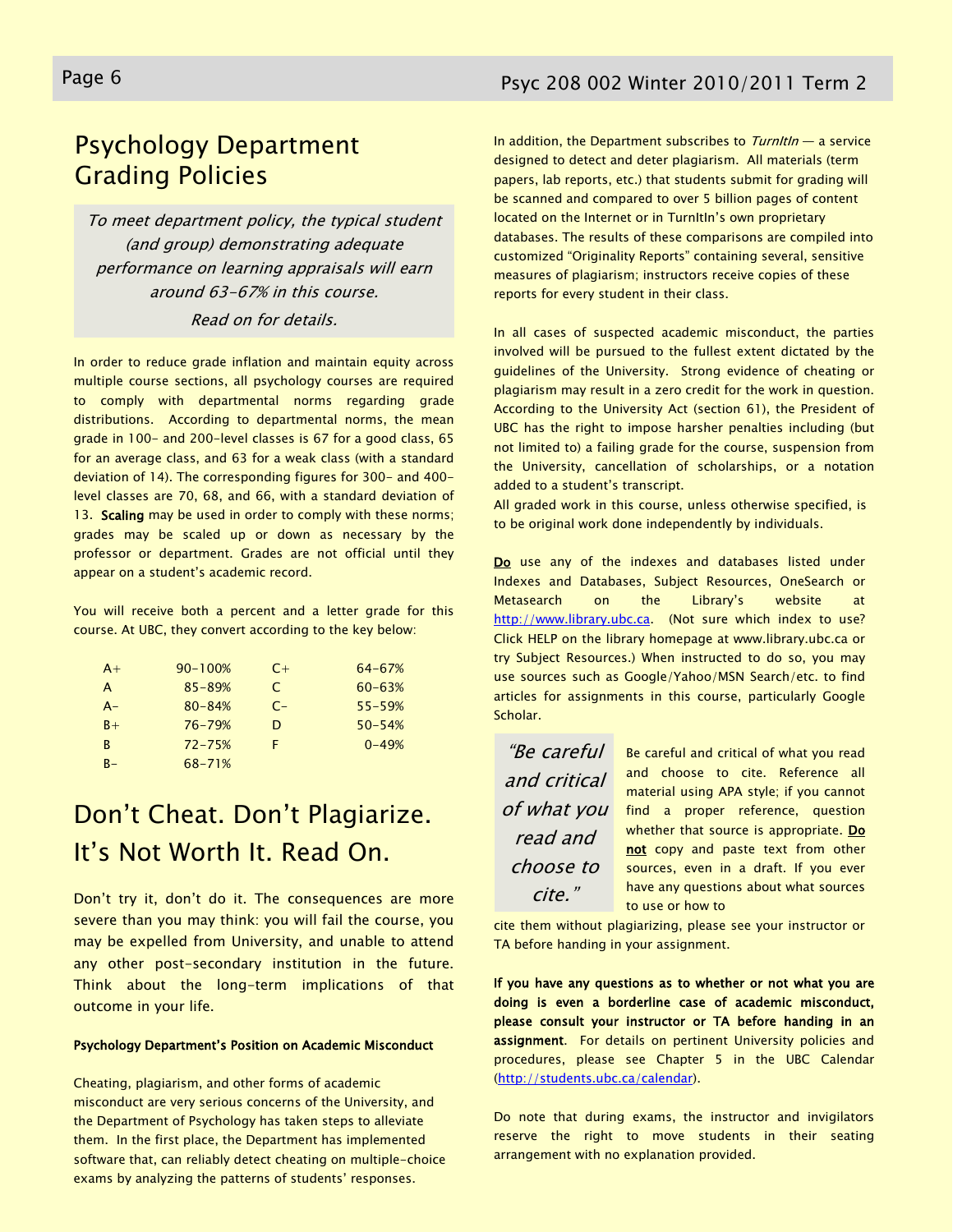## Our Course Plan

Subject to change. Changes will be announced in class and posted on the Vista course website.

| Week           | Date                         | <b>Topics</b>                                                                          | Readings for Today                                                                                                | Learning Appraisals & Activities<br>for Today                                                                                                                                                                                                                      |
|----------------|------------------------------|----------------------------------------------------------------------------------------|-------------------------------------------------------------------------------------------------------------------|--------------------------------------------------------------------------------------------------------------------------------------------------------------------------------------------------------------------------------------------------------------------|
| $\mathbf{1}$   | Tuesday<br>Jan 4             | <b>Course overview</b>                                                                 | <b>Syllabus</b>                                                                                                   |                                                                                                                                                                                                                                                                    |
|                | Thursday<br>lan <sub>6</sub> | <b>Successful Learning</b><br>Social psychology<br>$\bullet$<br><b>Active Learning</b> | Pearson Chapter 1<br>Active learning: What's in it for you?                                                       |                                                                                                                                                                                                                                                                    |
| $\overline{2}$ | Tuesday<br>Jan 11            | Successful Learning<br>Memory and learning<br>Learning styles                          | Pearson Chapter 2<br>How you learn                                                                                |                                                                                                                                                                                                                                                                    |
|                | Thursday<br>Jan 13           | Successful Learning<br>Beliefs matter!                                                 | Dweck (2008) Can personality be<br>changed?<br>Reading available for download on Vista                            |                                                                                                                                                                                                                                                                    |
| 3              | Tuesday<br>Jan <sub>18</sub> | <b>Successful Learning</b><br>Peak performances                                        | <b>McGraw Chapter 1</b><br>Psychological characteristics of peak<br>performance                                   |                                                                                                                                                                                                                                                                    |
|                | Thursday<br><b>Jan 20</b>    | <b>Successful Teams</b><br><b>Group dynamics</b>                                       | <b>Pearson Chapter 3</b><br><b>Group dynamics</b><br>(omit "exercises" and "field of group<br>dynamics" sections) | In class: Team-Based Learning                                                                                                                                                                                                                                      |
| $\overline{4}$ | Tuesday<br><b>Jan 25</b>     | Successful Teams<br>Building teams &<br>starting projects                              | McGraw Chapter 5<br>Communicating effectively<br>Team Project Guide                                               | In class: Project Lab #1                                                                                                                                                                                                                                           |
|                | Thursday<br>Jan 27           | <b>Successful Teams</b><br>Finding and evaluating<br>sources                           | Hudson-Barr (2004) How to Read a<br><b>Research Article</b><br>Reading available for download on Vista            |                                                                                                                                                                                                                                                                    |
| 5              | Tuesday<br>Feb <sub>2</sub>  | <b>Successful Teams</b><br>What makes effective<br>groups?                             | <b>McGraw Chapter 4</b><br>The sport team as an effective group                                                   |                                                                                                                                                                                                                                                                    |
|                | Thursday<br>Feb 4            | <b>Creating Success</b><br>Self-control<br>$\bullet$                                   | <b>Pearson Chapter 4</b><br>Self-regulation and self-control                                                      |                                                                                                                                                                                                                                                                    |
| 6              | Tuesday<br>Feb 8             | <b>Creating Success</b><br>Goal setting                                                | McGraw Chapter 6<br>Goal setting for peak performance                                                             |                                                                                                                                                                                                                                                                    |
|                | Thursday<br><b>Feb 10</b>    | <b>Creating Success</b><br>Synthesizing and<br>abstracting findings                    |                                                                                                                   | In class: Project Lab #2<br><b>Individual Annotated</b><br>$\bullet$<br>Bibliography due at the start<br>of class (hard copy)<br>Team abstract due at end of<br>$\bullet$<br>class<br>Online by tomorrow: iPeer<br>$\bullet$<br>teammate performance<br>evaluation |
|                |                              | <b>Spring Break!</b>                                                                   |                                                                                                                   |                                                                                                                                                                                                                                                                    |
| $\overline{7}$ | Tuesday<br>Feb 22            | <b>Creating Success</b><br>Catch-up, active review                                     |                                                                                                                   | Active review                                                                                                                                                                                                                                                      |